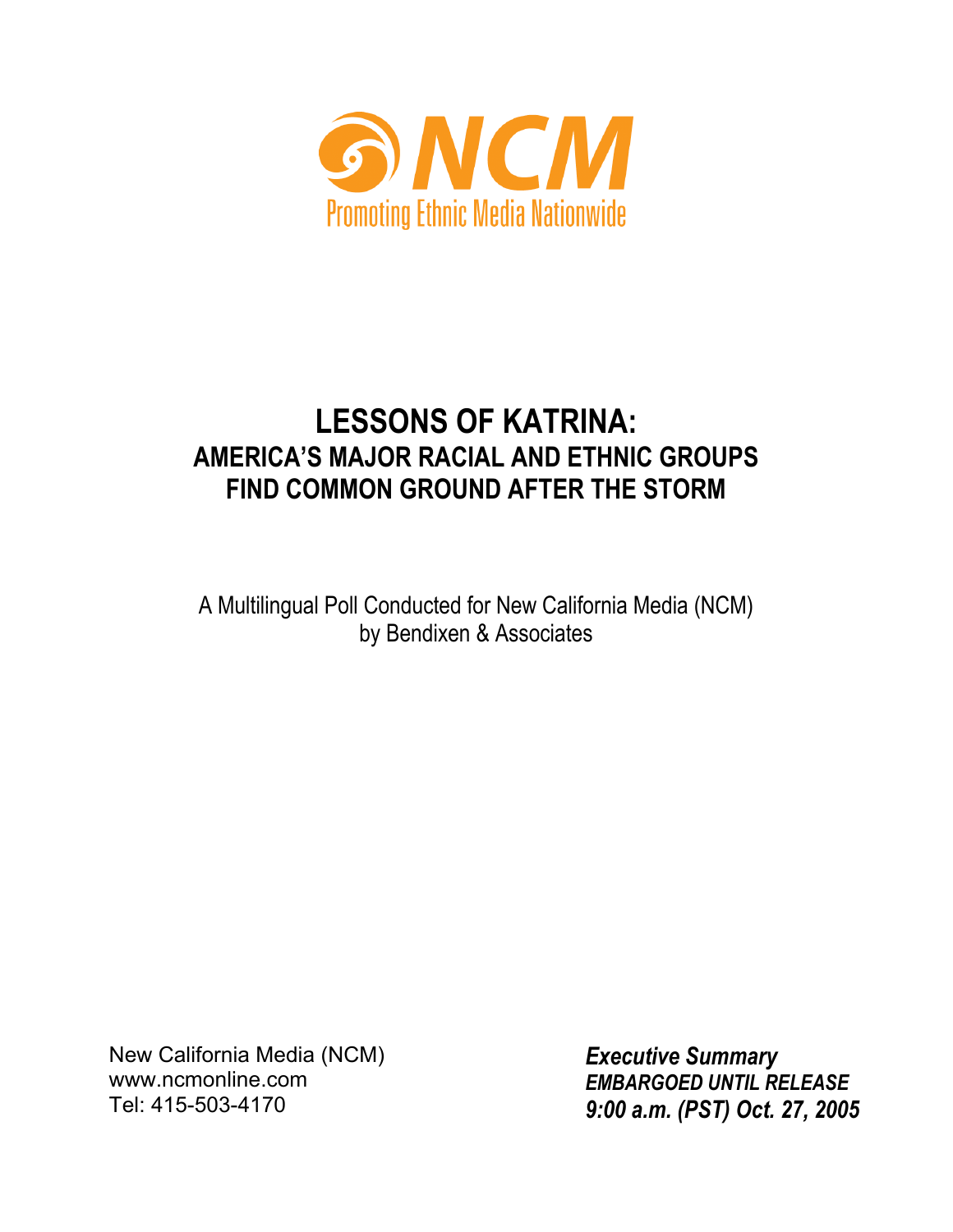# **Methodology**

The results, analysis and findings in this report are based on a telephone poll on Katrina and its impact on public opinion on the adult population of the United States. Bendixen & Associates conducted the study for New California Media (NCM) and interviewed 1,035 respondents in Spanish, English, Korean, Vietnamese, Cantonese and Mandarin from October 14th to 21st of this year. The sub-samples of the survey were designed to be representative of the four major ethnic and racial groups in America: Non Hispanic Whites, African Americans, Hispanics and Asians. The margin of error for the full sample of the study is three percentage points while the margin of error for each of the ethnic and racial sub-samples is six percentage points.

# **Purpose**

Katrina and its aftermath riveted the attention of the overwhelming majority of Americans - and much of the world - for many weeks. The NCM poll studies its impact on public opinion on four of the most important national issues: the eradication of poverty in the United States; race relations and discrimination; the environment and climate change; and the ability of government to deal with catastrophic events. How did the hurricane affect the way America's four major ethnic and racial groups view these issues? What are the points of consensus on the nation's priorities in the wake of Katrina? What are the points of divergence? This executive report attempts to answer these important questions based on the results and analysis of the recently completed public opinion survey.

# **Major Findings**

1. "Eliminating poverty in our country" has emerged as a more important priority than "fighting terrorism," "establishing democracies in Iraq and Afghanistan," and "rebuilding the cities and regions devastated by natural disasters" among the four ethnic and racial groups in the United States that make up most of its adult population. A majority of African Americans and clear pluralities of Hispanics, Asians and Non Hispanic Whites agreed that Katrina had focused their attention on what *Newsweek* magazine has called the country's "enduring shame … the rising tide of people living in poverty." In contrast, an analysis published by The Roper Center in 2004 on public opinion studies on poverty concludes that "Americans are not terribly optimistic that poverty in the United States can ever be eliminated" and that "Americans would like to think that no one has to be poor in the United States today." Dramatic television coverage of tens of thousands of poor families abandoned at the Superdome and the Convention Center in New Orleans and of thousands of families stranded on I-10 without food and water in the aftermath of Katrina seems to have had a major impact on the way many Americans look at the issue of poverty and what the nation should do about it. More than two-thirds of the respondents in each of the racial and ethnic groups studied agreed that "life is a lot more difficult for poor people in the United States than I ever imagined." The poll also reveals that strong majorities of Non Hispanic Whites, African Americans, Hispanics and Asians now think that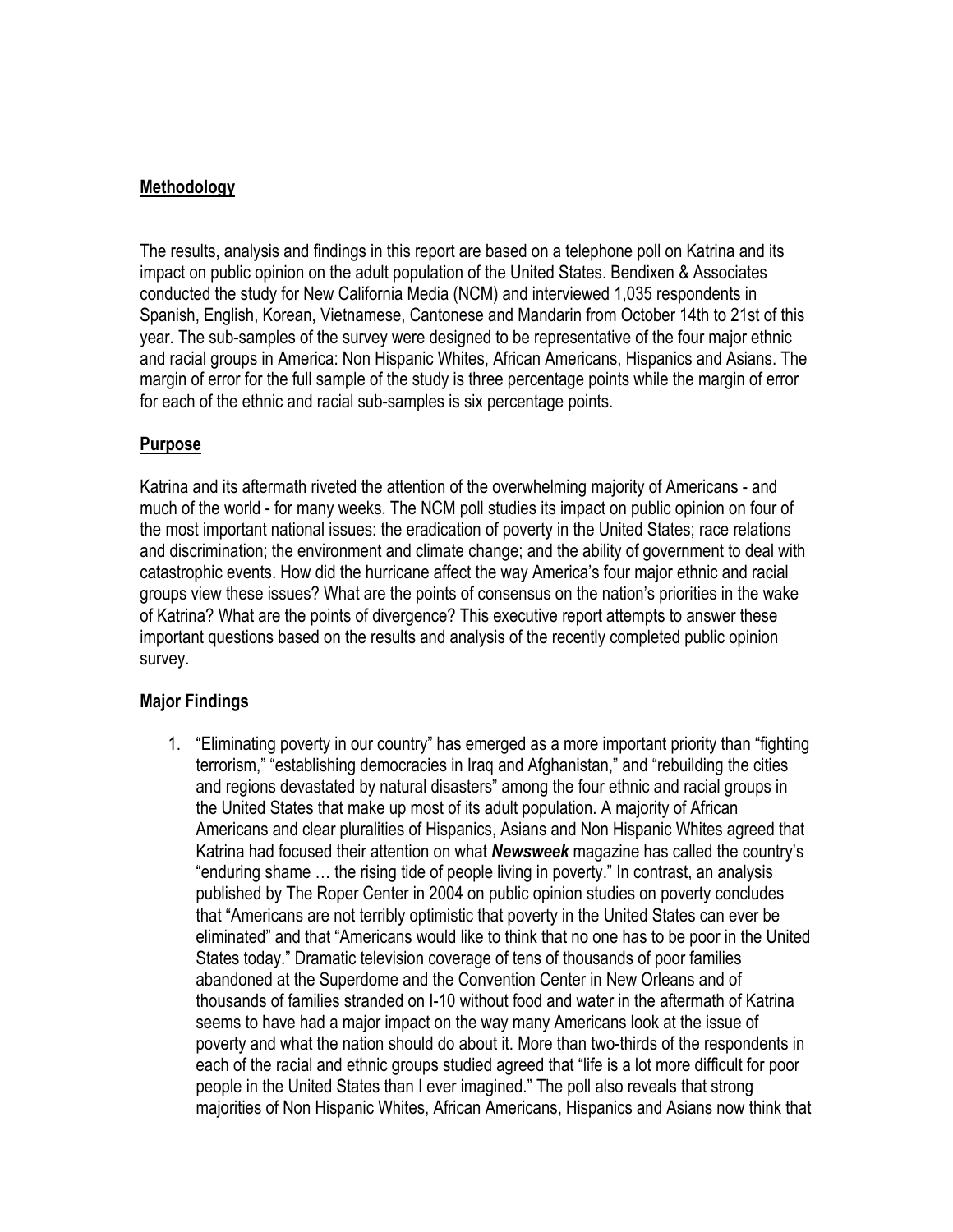"it is a disgrace that there are millions of very poor people in the United States and government should do everything in its power to eliminate poverty." In contrast, much smaller percentages of each group feel that "there will always be millions of very poor people in the United States and there is very little that our government can do to change that."

# **Which do you think should be the most important priority for the United States?**

|                                               | African   | Hispanics | Asians | Non Hispanic |
|-----------------------------------------------|-----------|-----------|--------|--------------|
|                                               | Americans |           |        | Whites       |
| Developing and funding programs to eliminate  | 58%       | 43%       | 40%    | 36%          |
| poverty in this country                       |           |           |        |              |
| Rebuilding cities and regions devastated by   | 22%       | 34%       | 27%    | 23%          |
| Hurricane Katrina and other natural disasters |           |           |        |              |
| Fighting terrorism                            | 11%       | 14%       | 23%    | 25%          |
| Establishing democracies in Iraq &            | 2%        | 6%        | 6%     | 4%           |
| Afghanistan                                   |           |           |        |              |

**Do you agree / disagree with the following statement: Life is a lot more difficult for poor people in the United States than I ever imagined.**

|          | African Americans | Asians | Hispanics | Non Hispanic Whites |
|----------|-------------------|--------|-----------|---------------------|
| Agree    | 84%               | 77%    | 74%       | 67%                 |
| Disagree | 12%               | 20%    | 22%       | 28%                 |

## **Which is closer to your opinion?**

**Statement A: There will always be millions of very poor people in the United States and there is very little that our government can do to change that.**

# **OR**

**Statement B: It is a disgrace that there are millions of very poor people in the United States and government should do everything in its power to eliminate poverty.**

|             | African Americans | <b>Hispanics</b> | <b>Non Hispanic Whites</b> | Asians |
|-------------|-------------------|------------------|----------------------------|--------|
| Statement A | 17%               | 24%              | 27%                        | 34%    |
| Statement B | 78%               | 74%              | 67%                        | 60%    |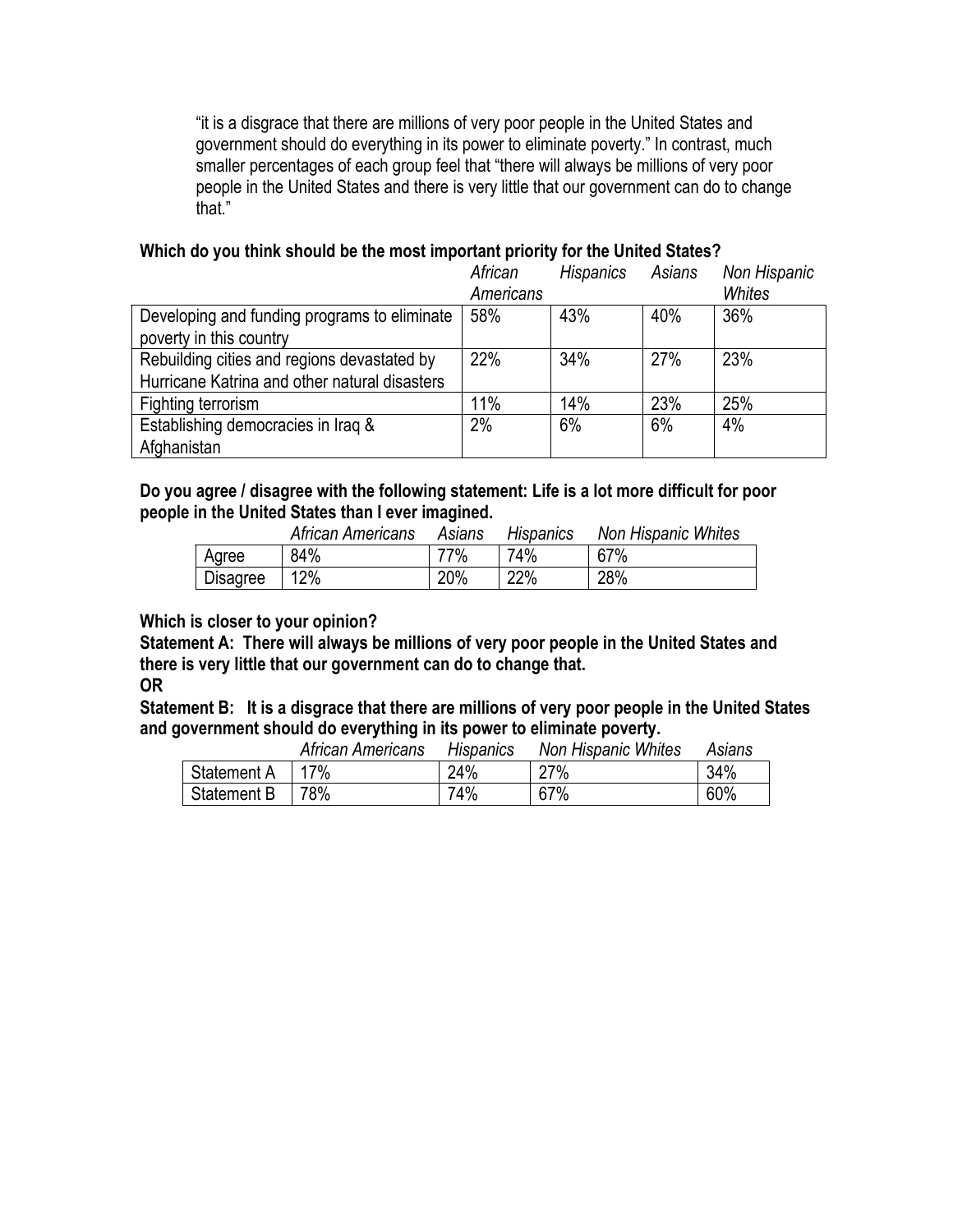2. There is a strong consensus among the four major ethnic and racial groups in America that the reconstruction of New Orleans and the Gulf Coast and the government's share of the hurricane relief efforts should be financed by "getting our troops out of Iraq as soon as possible." Solid majorities of African Americans, Hispanics and Asians and a plurality of Non Hispanic Whites chose that financing option over "raising taxes," "cutting government funding for health and education programs," and "borrowing more money from foreign countries." An overwhelming majority of respondents from the groups studied also agreed with the following statement: "we need to stop spending so much money and resources in Iraq and Afghanistan so that we can afford to take care of people in the United States."

# **How should the government finance its share of the Hurricane Katrina relief effort?**

|                                                | African   |                  |        | Non Hispanic |
|------------------------------------------------|-----------|------------------|--------|--------------|
|                                                | Americans | <b>Hispanics</b> | Asians | Whites       |
| By getting our troops out of Iraq as soon as   | 77%       | 69%              | 60%    | 46%          |
| possible                                       |           |                  |        |              |
| By raising taxes                               | 7%        | 6%               | 16%    | 21%          |
| By cutting government funding for health and   | 2%        | 7%               | 4%     | 5%           |
| education programs                             |           |                  |        |              |
| By borrowing more money from foreign countries | 2%        | 4%               | 3%     | 4%           |

**Do you agree / disagree with the following statement: We need to stop spending so much money and resources in Iraq and Afghanistan so that we can afford to take care of people in the United States.**

|                 | Asians | African Americans | Hispanics | <b>Non Hispanic Whites</b> |
|-----------------|--------|-------------------|-----------|----------------------------|
| Agree           | 71%    | 88%               | 85%       | 59%                        |
| <b>Disagree</b> | 22%    | 9%                | 14%       | 35%                        |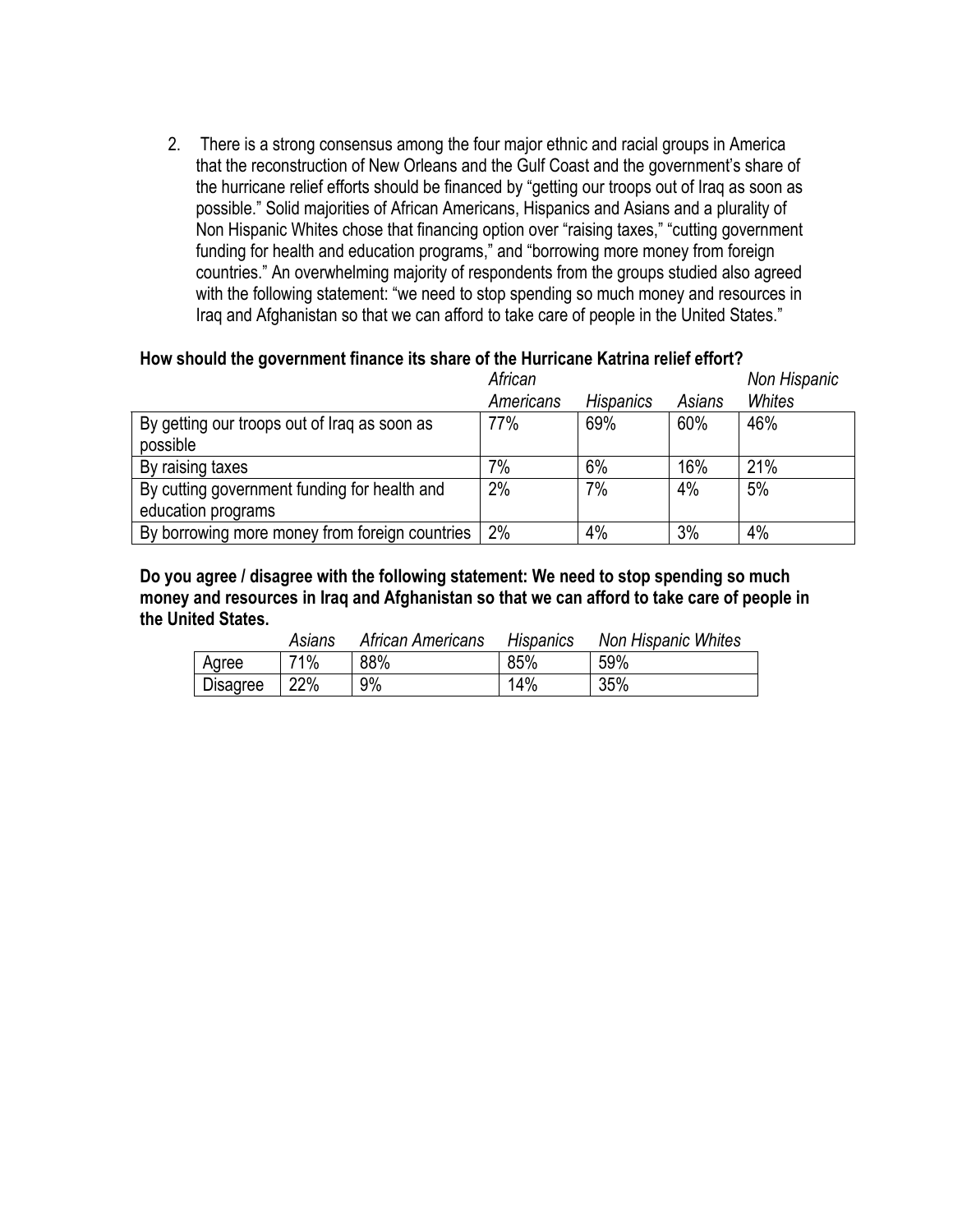3. Two-thirds of Asians and African Americans, a majority of Hispanics and a plurality of Non Hispanic Whites express concern in the survey about the potential negative impact of climate change by agreeing that "global warming and weak environmental protection policies have resulted in an increase in the number and power of hurricanes." Even though the last two hurricane seasons have produced an extraordinary number of dangerous storms, many government leaders and scientists do not believe that this phenomenon is due to climate change or other environmental factors. It is interesting to note than more than one-third of African Americans and about one-fourth of Hispanics and Asians feel that "Hurricane Katrina was an Act of God meant to warn and punish the United States."

## **Do you agree / disagree with the following statement: Global warming and weak environmental protection policies have resulted in an increase in the number and power of hurricanes.**

|          | Asians | African Americans | Hispanics | Non Hispanic Whites |
|----------|--------|-------------------|-----------|---------------------|
| Agree    | 68%    | 67%               | 56%       | 43%                 |
| Disagree | 25%    | 21%               | 35%       | 42%                 |

**Do you agree / disagree with the following statement: Hurricane Katrina was an Act of God meant to warn and punish the United States.**

|                 | African Americans | <b>Hispanics</b> | Asians | Non Hispanic Whites |
|-----------------|-------------------|------------------|--------|---------------------|
| Agree           | 37%               | 26%              | 26%    | 15%                 |
| <b>Disagree</b> | 57%               | 70%              | 65%    | 83%                 |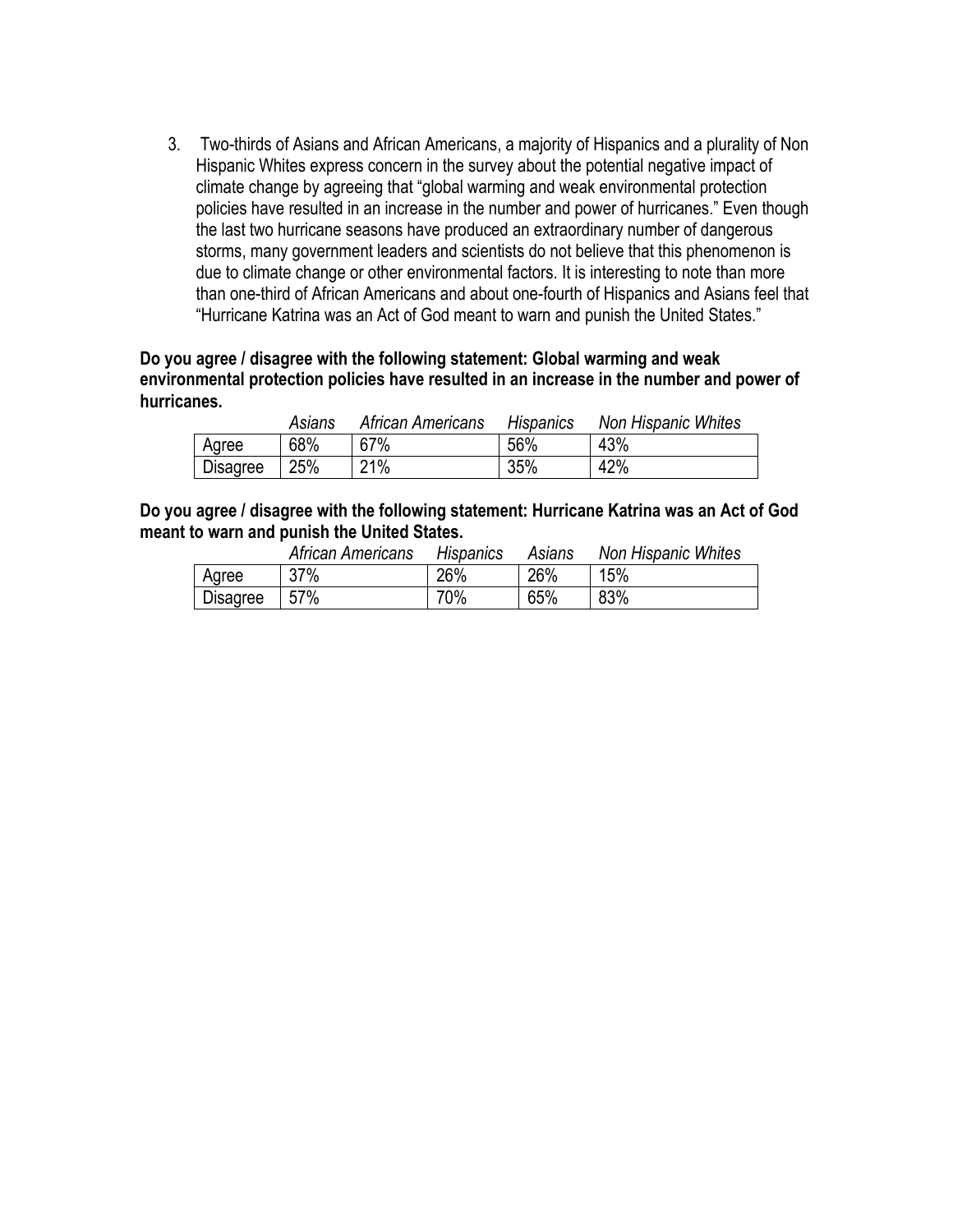4. A significant percentage of Americans have lost confidence in the capacity of the United States government to react to a major catastrophe. They are not only concerned about what would happen to their families and communities in case of a natural disaster but Hurricane Katrina has also created doubts about the federal government's capacity to protect the United States from terrorism. When asked about who they would count on to help their family if a natural disaster similar to Hurricane Katrina struck their community, a strong majority of the respondents from each of the racial and ethnic groups interviewed stated that they would count on organizations like the Red Cross and the Salvation Army, on religious and community groups and on their family and friends. Only about one-fifth of African Americans and Non Hispanic Whites and approximately one-third of Hispanics and Asians stated that they would count on the Armed Forces, FEMA or their state and local governments to help their families. Moreover, a solid majority of African Americans, onehalf of Hispanics and Non Hispanic Whites and one-third of Asians are "not very confident" or "not confident at all" that the country is well prepared for a major terrorist attack. The study also reveals that a majority of African Americans and Asians, half of Hispanics and more than two-fifths of Non Hispanic Whites also feel that they can no longer "rely on the American system and its institutions to protect their family in a crisis."

# **If your community was impacted by a natural disaster similar to Hurricane Katrina whom do you think you could count on the most to help your family?**

|                                       | African Americans | Non Hispanic<br>Whites | <b>Hispanics</b> | Asians |
|---------------------------------------|-------------------|------------------------|------------------|--------|
| Families and friends                  | 31%               | 32%                    | 23%              | 22%    |
| Red Cross & Salvation Army            | 28%               | 24%                    | 32%              | 25%    |
| Religious / church / community groups | 22%               | 18%                    | 14%              | 16%    |
| <b>Subtotal</b>                       | 81%               | 74%                    | 69%              | 63%    |
| State and local governments           | 6%                | 7%                     | 10%              | 17%    |
| <b>FEMA</b>                           | 6%                | 5%                     | 7%               | 8%     |
| The U.S. Armed Forces                 | 5%                | 7%                     | 11%              | 9%     |
| <b>Subtotal</b>                       | 17%               | 19%                    | 28%              | 34%    |

## **How confident are you that the United States is well prepared for a major terrorist attack?**

|                      | African Americans | <b>Hispanics</b> | Non Hispanic Whites | Asians |
|----------------------|-------------------|------------------|---------------------|--------|
| Very confident       | 8%                | 16%              | 9%                  | 19%    |
| Somewhat confident   | 29%               | 32%              | 44%                 | 45%    |
| Not very confident   | 28%               | 30%              | 26%                 | 25%    |
| Not confident at all | 31%               | 20%              | 20%                 | 9%     |

**Do you agree / disagree with the following statement: I cannot rely on the American system and its institutions to protect my family in a crisis.**

|                 | African Americans | Asians | Hispanics | <b>Non Hispanic Whites</b> |
|-----------------|-------------------|--------|-----------|----------------------------|
| Agree           | 59%               | 55%    | 50%       | 43%                        |
| <b>Disagree</b> | 35%               | 36%    | 43%       | 50%                        |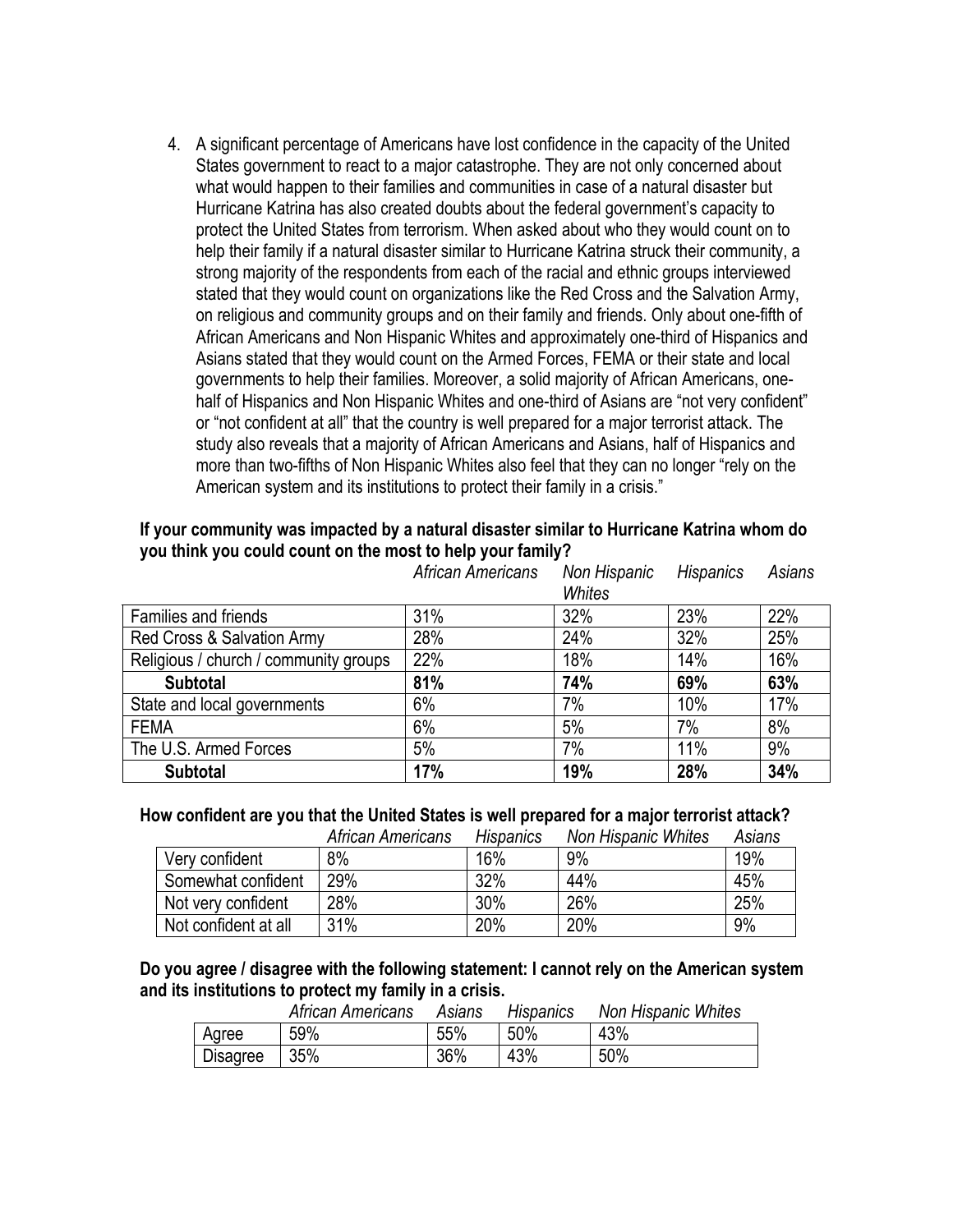5. President George W. Bush receives a solid negative rating for the job that he has done during the Katrina crisis. Four-fifths of African Americans, two-thirds of Asians, and a majority of Hispanics and Non Hispanic Whites rate his performance as "mediocre" or "poor." The poll also indicates that a majority of African Americans and Hispanics and about two-fifths of Asians and Non Hispanic Whites reported to be "angry with President Bush for the way he handled the aftermath of Hurricane Katrina." Nevertheless, when respondents were asked specifically about who was most responsible for the slow reaction of government to the crisis, Anglos blamed FEMA officials and Louisiana Governor Kathleen Blanco more than President Bush while significant percentages of Hispanics and Asians thought that New Orleans Mayor Ray Nagin was also responsible.

## **How would you generally rate the job that President George W. Bush has done on the Hurricane Katrina crisis?**

|           | African Americans | Asians | <b>Hispanics</b> | Non Hispanic Whites |
|-----------|-------------------|--------|------------------|---------------------|
| Excellent | 3%                | 6%     | 7%               | 12%                 |
| Good      | 12%               | 19%    | 32%              | 31%                 |
| Mediocre  | 28%               | 33%    | 28%              | 24%                 |
| Poor      | 52%               | 36%    | 26%              | 31%                 |

**Do you agree / disagree with the following statement: I am very angry with President Bush for the way he handled the aftermath of Hurricane Katrina.**

|                 | African Americans | <b>Hispanics</b> | Asians | Non Hispanic Whites |
|-----------------|-------------------|------------------|--------|---------------------|
| Agree           | 64%               | 57%              | 39%    | 38%                 |
| <b>Disagree</b> | 27%               | 36%              | 52%    | 58%                 |

## **Who do you think was most responsible for the slow reaction of government to the crisis caused by Hurricane Katrina?**

|                                    | Non Hispanic |                  |        | African   |
|------------------------------------|--------------|------------------|--------|-----------|
|                                    | Whites       | <b>Hispanics</b> | Asians | Americans |
| Louisiana Governor Kathleen Blanco | 23%          | 13%              | 15%    | 12%       |
| <b>FEMA</b> officials              | 22%          | 19%              | 25%    | 25%       |
| President George W. Bush           | 19%          | 29%              | 24%    | 36%       |
| New Orleans Mayor Ray Nagin        | 17%          | 17%              | 17%    | 8%        |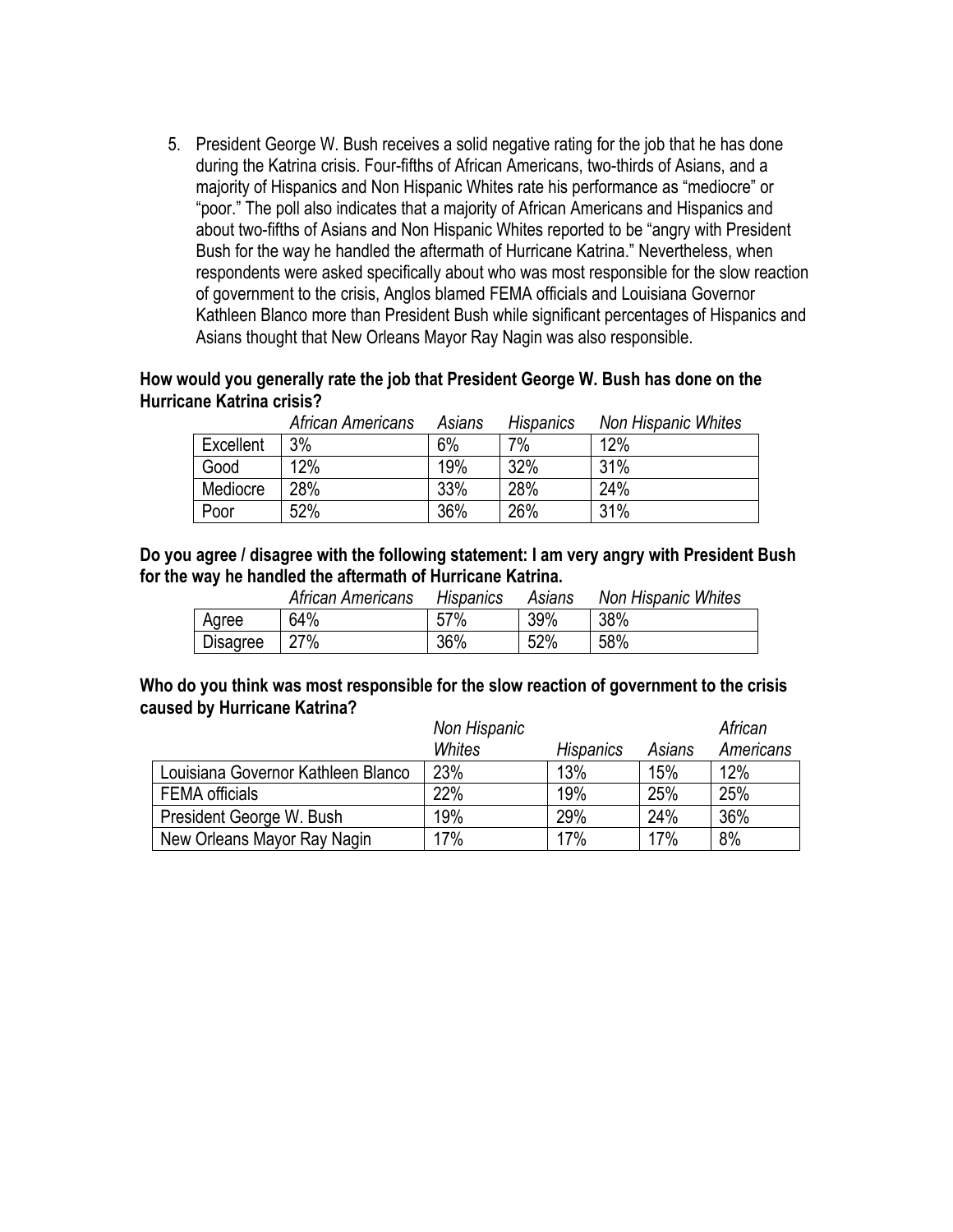6. Most Americans give credit to organizations like the Red Cross and the Salvation Army for having done the better job of helping the victims of Hurricane Katrina. Non Hispanic Whites and African Americans also give a lot of credit to religious and community groups involved in the relief efforts. Two-thirds of Hispanics and African Americans and four-fifths of Non Hispanic Whites and Asians report having made a cash contribution to the Hurricane Katrina relief effort. The largest number of Hispanics, Asians and Non Hispanic Whites that contributed gave their money through charitable organizations like the Red Cross and the Salvation Army while the largest number of African Americans that contributed gave their money through religious and church groups in their community.

## **Who do you think has done a better job of helping the victims of Hurricane Katrina?**

|                                     | <b>Hispanics</b> | Non Hispanic Whites | African Americans | Asians |
|-------------------------------------|------------------|---------------------|-------------------|--------|
| Red Cross & Salvation Army          | 60%              | 51%                 | 49%               | 47%    |
| Religious and church groups         | 9%               | 16%                 | 15%               | 8%     |
| Community groups                    | 5%               | 6%                  | 8%                | 10%    |
| Families and friends of the victims | 6%               | 7%                  | 12%               | 5%     |
| Government                          | 14%              | 12%                 | 6%                | 18%    |

## **Have you personally contributed money to the Hurricane Katrina relief effort?**

|     | Asians | Non Hispanic Whites | African Americans | Hispanics |
|-----|--------|---------------------|-------------------|-----------|
| Yes | 79%    | 79%                 | 69%               | 67%       |
| No  | 21%    | 21%                 | 31%               | 33%       |

# **How did you make your contribution to the Hurricane Katrina relief effort?**

|                                        | Non Hispanic<br>Whites | Hispanics | Asians | African<br>Americans |
|----------------------------------------|------------------------|-----------|--------|----------------------|
| Through Red Cross & Salvation Army     | 43%                    | 42%       | 34%    | 30%                  |
| Through religious and church groups in | 30%                    | 28%       | 24%    | 36%                  |
| my community                           |                        |           |        |                      |
| Through community organizations        | 14%                    | 13%       | 1%     | 9%                   |
| Through ethnic media                   | 1%                     | 6%        | 1%     | 3%                   |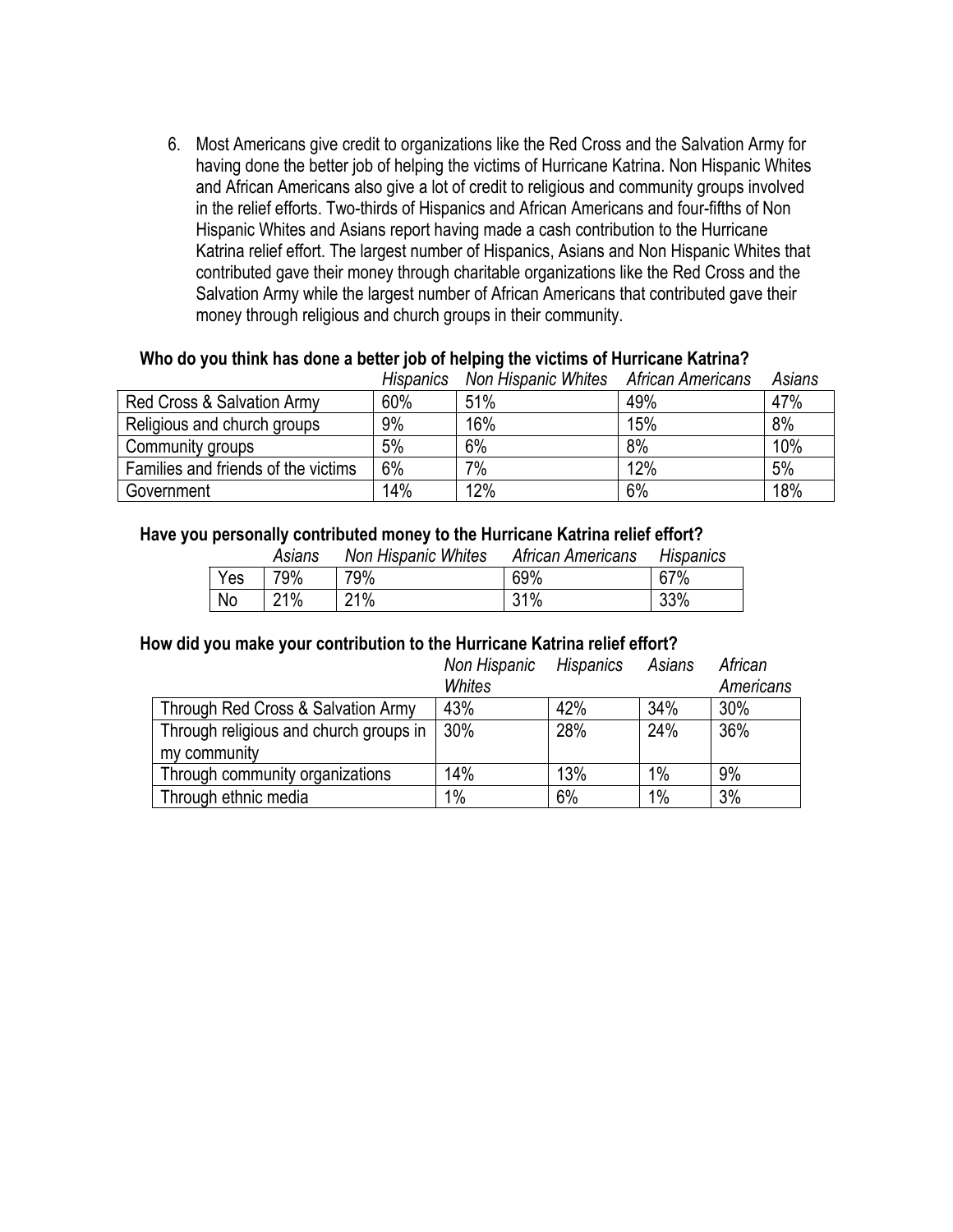7. There is a strong consensus that the international image of the United States has suffered damage because of Hurricane Katrina and its aftermath. Three-fifths of Hispanics and African Americans, two-fifths of Asians and one-third of Non Hispanic Whites characterize the level of damage as "substantial" and a significant percentage of immigrants from Latin America, Vietnam, Korea and China feel that their country would have done a better job than the United States in responding to a natural catastrophe like Katrina. Approximately one-third of the respondents from the four ethnic and racial groups interviewed stated that Hurricane Katrina and its aftermath had changed their view of the United States for the worse.

## **How would you characterize the level of damage that the image of the United States has suffered internationally because of Hurricane Katrina?**

|                    | <b>Hispanics</b> | African Americans | Asians | Non Hispanic Whites |
|--------------------|------------------|-------------------|--------|---------------------|
| Substantial damage | 62%              | 61%               | 46%    | 32%                 |
| Some damage        | 21%              | 21%               | 21%    | 28%                 |
| A little damage    | 9%               | 9%                | 21%    | 23%                 |
| No damage at all   | 6%               | 7%                | 10%    | 14%                 |

## **Would you say that Hurricane Katrina and its aftermath has changed your view of the United States?**

|                             | African Americans | Asians | Hispanics | <b>Non Hispanic Whites</b> |
|-----------------------------|-------------------|--------|-----------|----------------------------|
| View changed for the better | 16%               | 19%    | 18%       | 9%                         |
| View changed for the worse  | 38%               | 36%    | 34%       | 28%                        |
| View has not changed        | 41%               | 41%    | 45%       | 61%                        |

**Do you agree / disagree with the following statement: My country would have done a better job than the United States in its response to the Hurricane Katrina crisis.** *Asian Immigrants Latin American Immigrants*

|                | Asian immigrams | Laun American immigrants |
|----------------|-----------------|--------------------------|
| Agree          | 37%             | 37%                      |
| Disagree   51% |                 | 53%                      |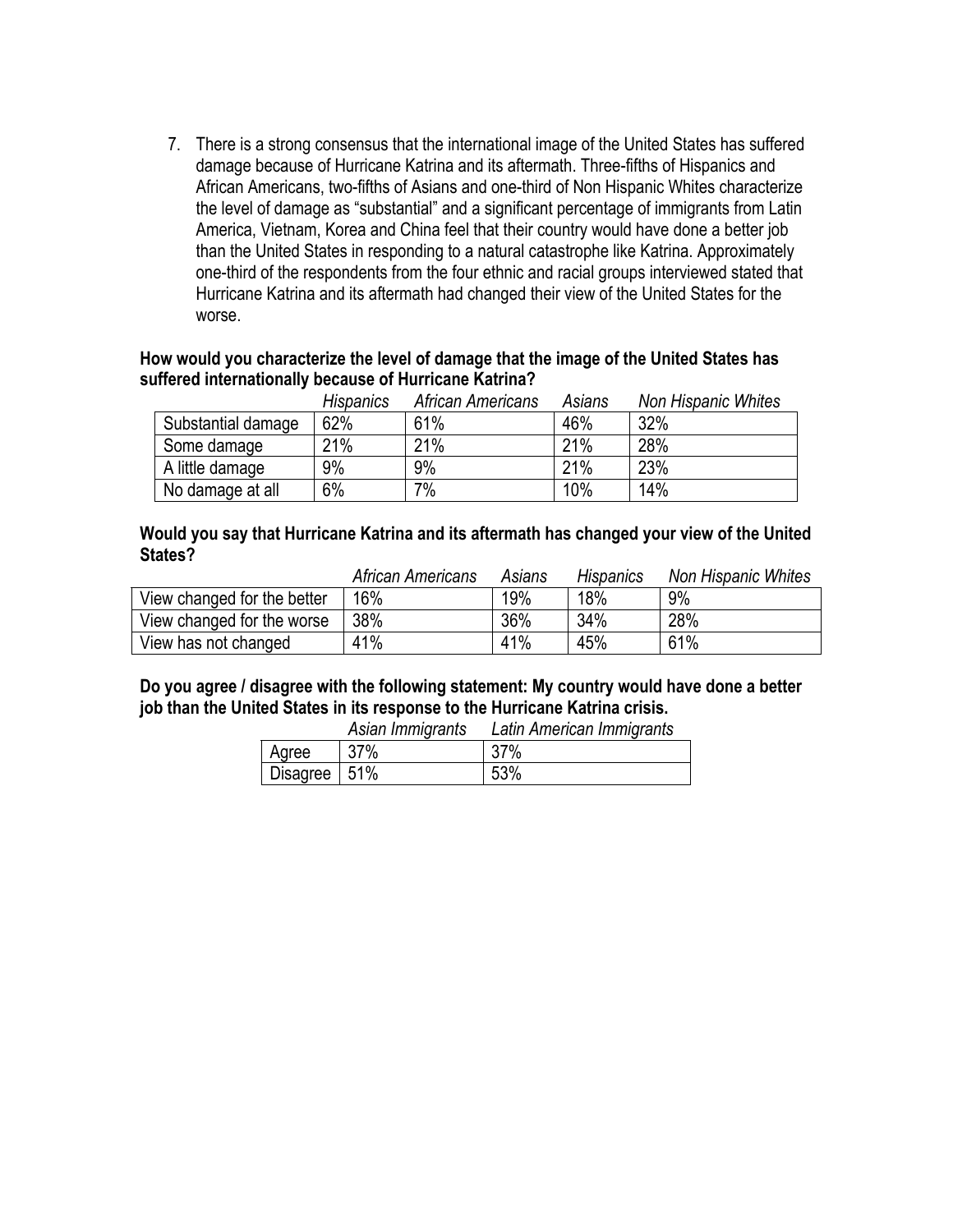8. The study also found some important differences in the opinion of African Americans, Hispanics, Asians and Non Hispanic Whites related to the Katrina crisis – especially on questions dealing with racism, race relations and discrimination.

\*\*\* There was an important difference in how African Americans and the other ethnic and racial groups perceived the people in New Orleans who entered stores and took food, furniture, clothing and television sets in the first days after Hurricane Katrina struck their city. A solid majority of African Americans felt that they were people trying to take care of their families and their needs while most of the Anglos that answered the question felt that they were looters and criminals. Asians and Hispanics were evenly divided in how they perceived them.

**Now thinking about the people in New Orleans who entered stores and took food, furniture, clothing and TV sets in the first days after Hurricane Katrina, do you think they were looters and criminals or do you think they were people trying to take care of their families and their needs.**

|                                         | African<br>Americans | Non Hispanic Asians<br>Whites |     | Hispanics |
|-----------------------------------------|----------------------|-------------------------------|-----|-----------|
| They were looters and criminals         | 29%                  | 46%                           | 40% | 44%       |
| They were people trying to take care of |                      |                               |     |           |
| their families and their needs          | 57%                  | 31%                           | 43% | 45%       |

\*\*\* African Americans strongly agree with the statement that: "life is a lot more difficult for Blacks in the United States than I ever imagined" while a solid majority of Non Hispanic Whites disagree with the statement. Asians and Hispanics are evenly divided between those that agree and those that disagree with the statement.

## **Do you agree / disagree with the following statement: Life is a lot more difficult for Blacks in the United States than I ever imagined.**

|                 | African Americans | Non Hispanic Whites | Asians | <b>Hispanics</b> |
|-----------------|-------------------|---------------------|--------|------------------|
| Agree           | 73%               | 34%                 | 47%    | 47%              |
| <b>Disagree</b> | 22%               | 57%                 | 41%    | 45%              |

\*\*\* The poll reveals a similar pattern on a similar question on racism. A clear majority of African Americans and Hispanics agree that "there is a lot more racism in the United States than I ever imagined" while a majority of Non Hispanic Whites disagree with the statement. Asians are evenly divided between those that agree and those that disagree with the statement.

## **Do you agree / disagree with the following statement: There is a lot more racism in the United States than I ever imagined.**

|                 | African Americans | <b>Hispanics</b> | <b>Non Hispanic Whites</b> | Asians |
|-----------------|-------------------|------------------|----------------------------|--------|
| Agree           | 76%               | 66%              | 42%                        | 48%    |
| <b>Disagree</b> | 20%               | 28%              | 53%                        | 45%    |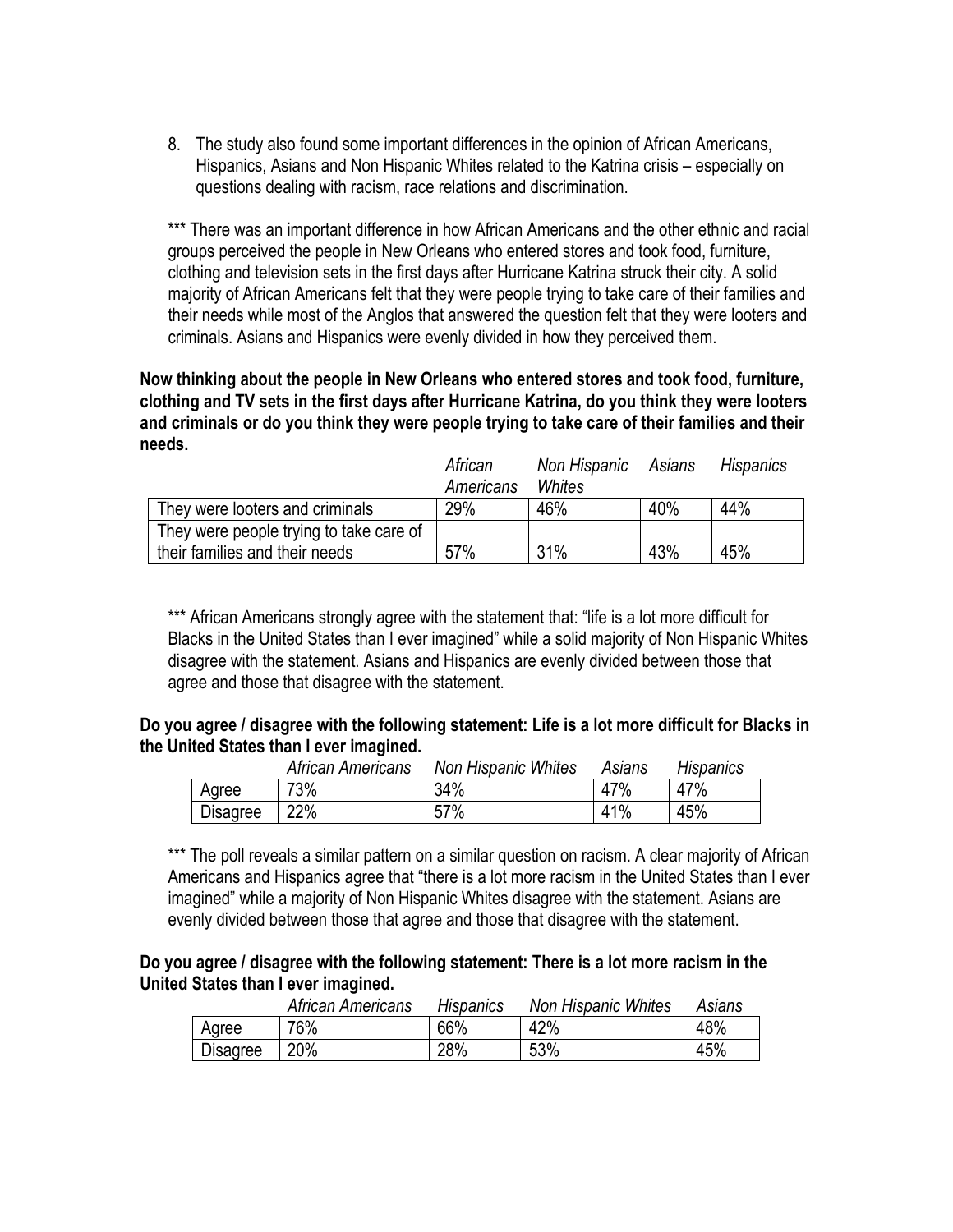\*\*\* Most African Americans said that Katrina was a greater disaster than the tsunami that struck Indonesia and other nations last December or the 9/11 terrorist attack on New York City and Washington in 2001. Most Anglos rank the 9/11 terrorist attack as a greater disaster; Asians are divided between the tsunami and 9/11 while Hispanics split their responses evenly between the three tragedies.

**In your personal opinion, which of the following was the greater disaster – Hurricane Katrina, the tsunami that struck Indonesia and other nations last December or the 9/11 terrorist attack on New York City and Washington D.C. in 2001?**

|                          | African Americans | Anglos | Asians | <b>Hispanics</b> |
|--------------------------|-------------------|--------|--------|------------------|
| <b>Hurricane Katrina</b> | 48%               | 23%    | 22%    | 31%              |
| Tsunami                  | 14%               | 26%    | 35%    | 28%              |
| 9/11 terrorist attack    | 25%               | 38%    | 34%    | 31%              |

9. One of the more revealing questions in the survey asked respondents about the image that they were most likely to remember from Hurricane Katrina and its aftermath. "Dead bodies on the streets and in the flooded waters in New Orleans" was chosen by the largest number of respondents, especially Hispanics, Asians and African Americans. The largest number of Anglo respondents said that "elderly and sick patients abandoned at the Convention Center and the Superdome" would be their most enduring memory. The images of "victims waiting to be rescued on rooftops and balconies" and of "families and children stranded on Interstate 10 for days without food and water" were also mentioned by a significant percentage of the respondents. Images of "looting and criminal activity in New Orleans" and of "the incident in Gretna when people fleeing the hurricane were denied entry into a wealthy New Orleans suburb" were chosen by only a few of the poll participants as the image they would always remember.

## **What is the image from Hurricane Katrina and its aftermath in New Orleans that you think you will always remember?**

|                                               | African Americans | <b>Hispanics</b> | Asians | Anglos |
|-----------------------------------------------|-------------------|------------------|--------|--------|
| Dead bodies on the streets and in the flooded | 32%               | 31%              | 30%    | 17%    |
| waters of the city                            |                   |                  |        |        |
| Elderly and sick patients abandoned at the    | 23%               | 18%              | 21%    | 25%    |
| <b>Convention Center and Superdome</b>        |                   |                  |        |        |
| Families and children stranded on the         | 22%               | 8%               | 18%    | 19%    |
| interstate for days without food and water    |                   |                  |        |        |
| Victims waiting to be rescued on rooftops and | 10%               | 28%              | 22%    | 22%    |
| balconies                                     |                   |                  |        |        |
| Residents looting and engaging in criminal    | 2%                | 3%               | 4%     | 5%     |
| activity in many neighborhoods                |                   |                  |        |        |
| People fleeing the Hurricane being denied     | 2%                | 5%               | 2%     | 2%     |
| entry into the wealthy New Orleans' suburb of |                   |                  |        |        |
| Gretna                                        |                   |                  |        |        |